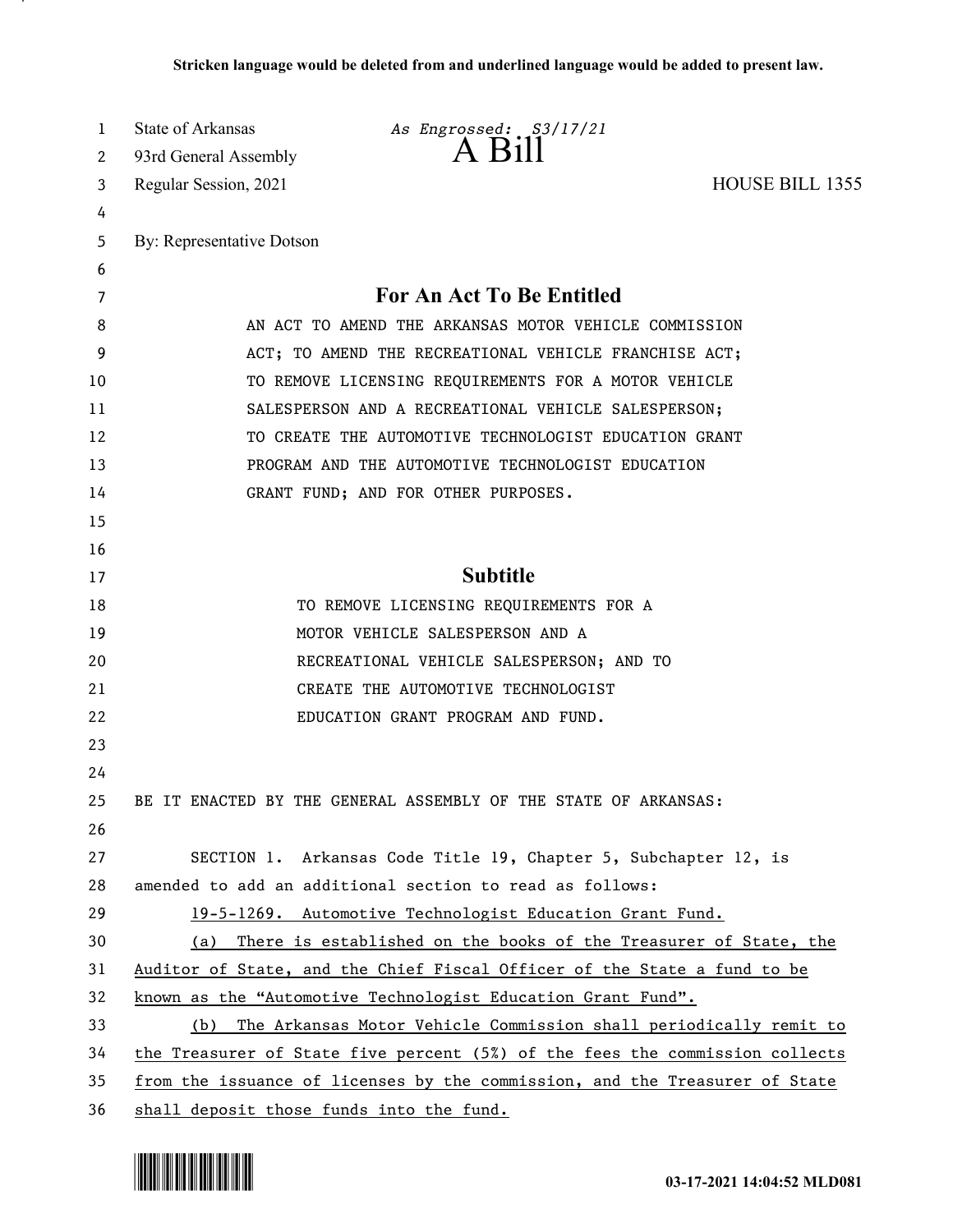| $\mathbf{1}$ | The commission may receive gifts, grants, bequests, devises, and<br>(c)       |
|--------------|-------------------------------------------------------------------------------|
| 2            | donations made to the commission, amounts received as matching funds from     |
| 3            | eligible organizations participating in the Automotive Technologist Education |
| 4            | Grant Program under § 25-30-110, and any other funds authorized by law to be  |
| 5            | used in the furtherance of the purposes of the program.                       |
| 6            | (d) In addition, the commission may accept gifts, grants, or donations        |
| 7            | from the United States Government or agencies of the United States Government |
| 8            | and private individuals, foundations, or concerns to be used for the purposes |
| 9            | of the program.                                                               |
| 10           | The fund may be used by the commission to issue Automotive<br>(e)             |
| 11           | Technologist Education Grants for the program.                                |
| 12           |                                                                               |
| 13           | SECTION 2. Arkansas Code § 23-112-102(b), concerning the purpose and          |
| 14           | legislative findings of the Arkansas Motor Vehicle Commission Act, is amended |
| 15           | to read as follows:                                                           |
| 16           | The General Assembly further finds and declares that it is<br>(b)             |
| 17           | necessary, in the exercise of its police power, to regulate and to license    |
| 18           | motor vehicle manufacturers, factory branches and divisions, distributors,    |
| 19           | distributor branches and divisions, distributor representatives, and new      |
| 20           | motor vehicle dealers, and salespersons doing business in Arkansas in order   |
| 21           | to:                                                                           |
| 22           | Prevent frauds, unfair practices, discrimination,<br>(1)                      |
| 23           | impositions, and other abuses upon the citizens of Arkansas;                  |
| 24           | Avoid undue control of the independent motor vehicle dealer<br>(2)            |
| 25           | by motor vehicle manufacturing and distributing organizations;                |
| 26           | Foster and keep alive vigorous and healthy competition;<br>(3)                |
| 27           | Prevent the creation or perpetuation of monopolies;<br>(4)                    |
| 28           | Prevent the practice of requiring the buying of special<br>(5)                |
| 29           | features, accessories, special models, appliances, and equipment not desired  |
| 30           | by a motor vehicle dealer or the ultimate purchaser;                          |
| 31           | Prevent false and misleading advertising;<br>(6)                              |
| 32           | Promote and keep alive a sound system of distribution of<br>(7)               |
| 33           | motor vehicles to the public; and                                             |
| 34           | Promote the public safety and welfare.<br>(8)                                 |
| 35           |                                                                               |
| 36           | SECTION 3. Arkansas Code § 23-112-103(23), concerning the definition          |
|              |                                                                               |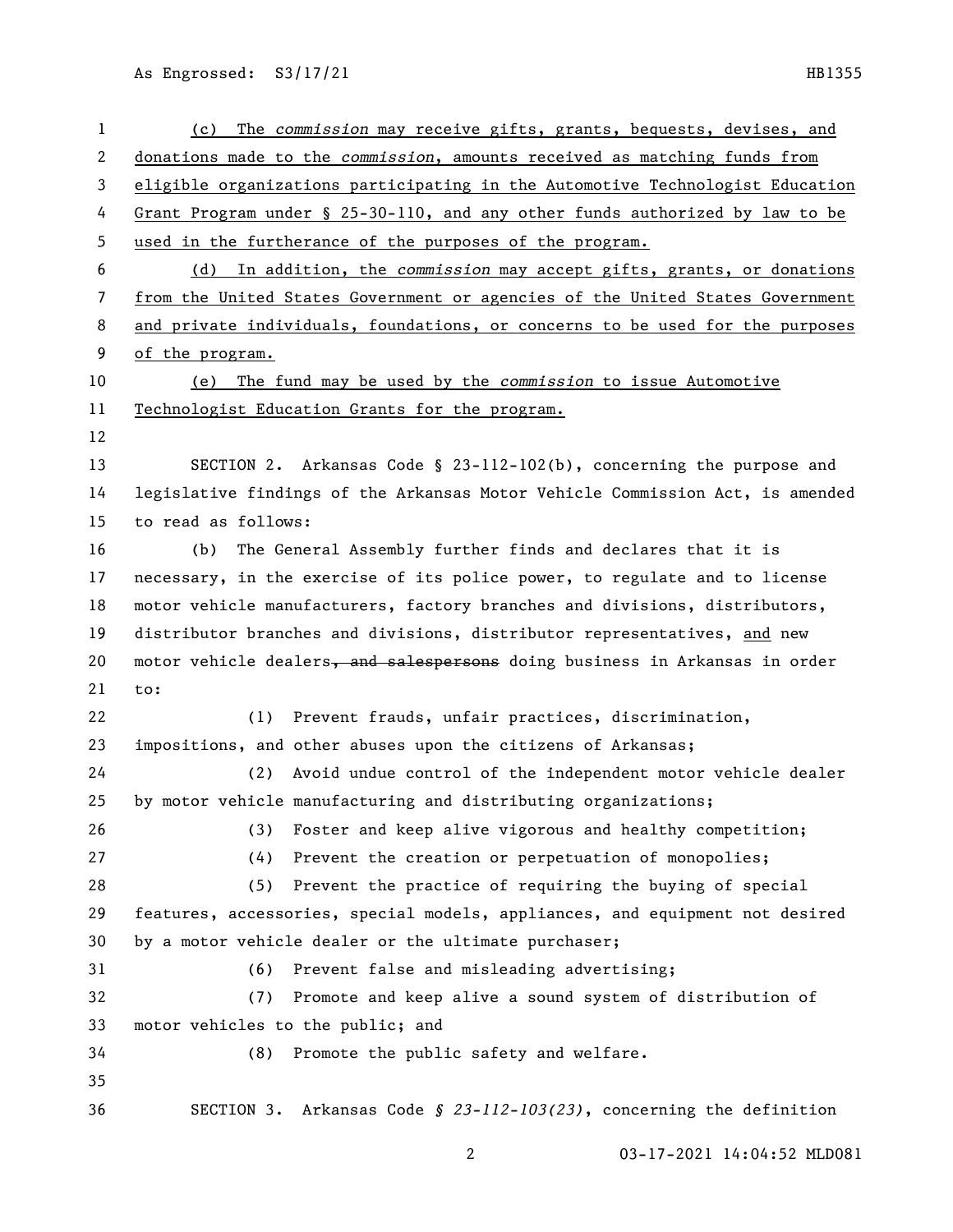| 1  | of "motor vehicle salesperson" under the Arkansas Motor Vehicle Commission    |
|----|-------------------------------------------------------------------------------|
| 2  | Act, is repealed.                                                             |
| 3  | (23) "Motor vehicle salesperson" means any person who:                        |
| 4  | (A) Is employed as a salesperson by a motor vehicle dealer                    |
| 5  | whose duties include the selling or offering for sale of motor vehicles;      |
| 6  | (B) For compensation of any kind, acts as a salesperson,                      |
| 7  | agent, or representative of a motor vehicle dealer;                           |
| 8  | (C) Attempts to or in fact negotiates a sale of a motor                       |
| 9  | vehicle owned partially or entirely by a motor vehicle dealer;                |
| 10 | (D) Uses the financial resources, line of credit, or floor                    |
| 11 | plan of a motor vehicle dealer to purchase, sell, or exchange any interest in |
| 12 | a motor vehicle; and                                                          |
| 13 | (E) Is employed by a motor vehicle dealer as a salesperson                    |
| 14 | for whom a motor vehicle dealer requires to have licensure for simultaneous   |
| 15 | employment as a finance manager, insurance manager, service manager, parts    |
| 16 | manager, or other specified office personnel concerned with the sale of a     |
| 17 | motor vehicle under this chapter;                                             |
| 18 |                                                                               |
| 19 | SECTION 4. Arkansas Code Title 23, Chapter 112, Subchapter 2, is              |
| 20 | amended to add an additional section to read as follows:                      |
| 21 | 23-112-205. Automotive Technologist Education Grant Program.                  |
| 22 | The Automotive Technologist Education Grant Program is established<br>(a)     |
| 23 | within the Arkansas Motor Vehicle Commission.                                 |
| 24 | The commission shall use the Automotive Technologist Education<br>(b)(1)      |
| 25 | Grant Program to provide discretionary grants to career education programs    |
| 26 | with a focus on training in the automotive technology field.                  |
| 27 | A discretionary grant provided under subdivision (b) (1) of<br>(2)            |
| 28 | this section shall be known as an "Automotive Technologist Education Grant".  |
| 29 | An educational program is eligible for an Automotive Technologist<br>(c)      |
| 30 | Education Grant if:                                                           |
| 31 | The educational program is an approved technical program<br>(1)               |
| 32 | that provides training in the field of automotive repair and technology and   |
| 33 | operates at a public school, a secondary technical center, or an institution  |
| 34 | of higher education;                                                          |
| 35 | The educational program submits an application for an<br>(2)                  |
| 36 | Automotive Technologist Education Grant;                                      |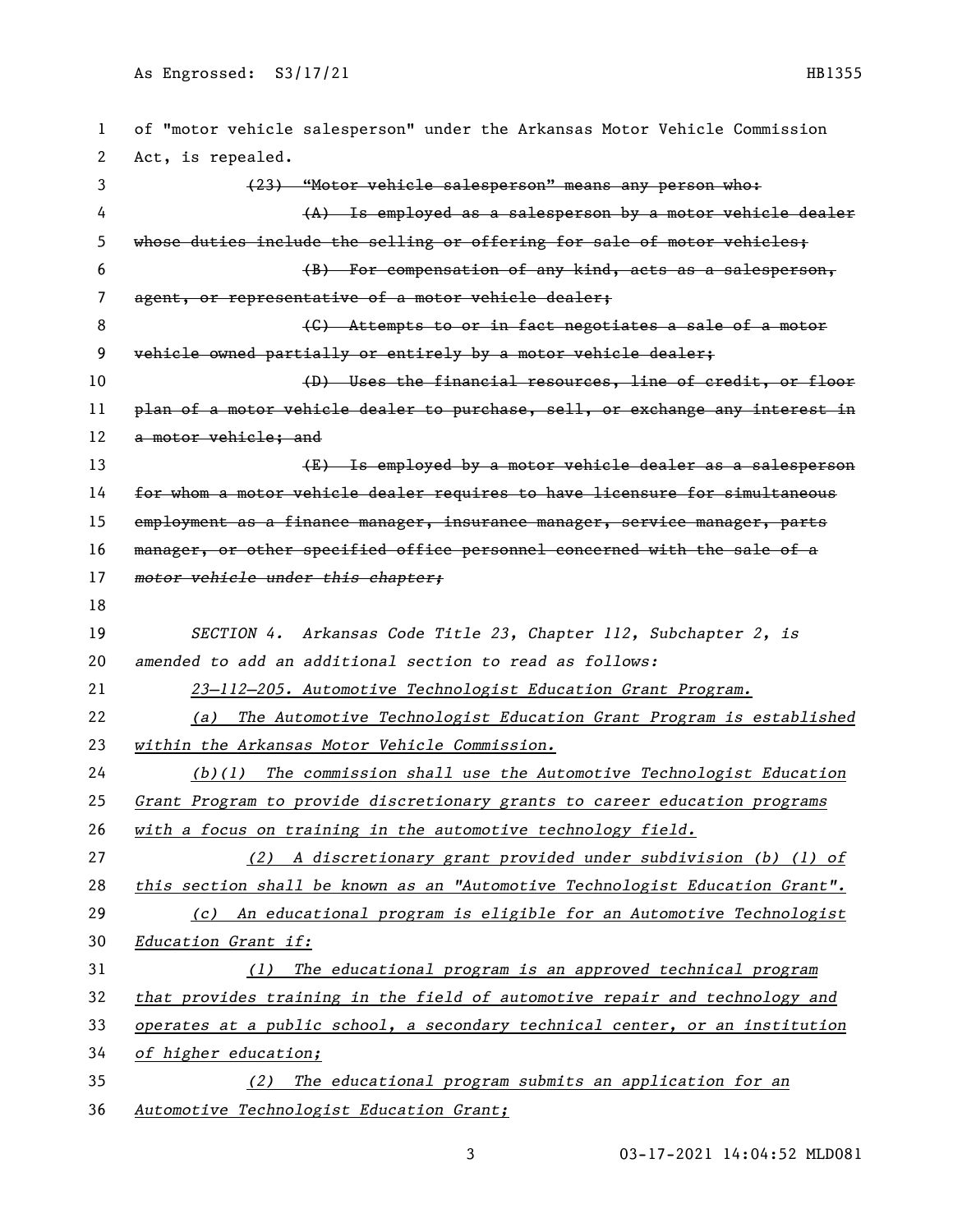| 1                        | The use and purpose of the Automotive Technologist Education<br>(3)           |
|--------------------------|-------------------------------------------------------------------------------|
| 2                        | Grant is detailed in the application; and                                     |
| 3                        | The amount of funding needed is provided in the application.<br>(4)           |
| 4                        | Grants provided under this section are contingent on the<br>(d)               |
| 5                        | availability of funding.                                                      |
| 6                        | (e) The Office of Skills Development, the Division of Career and              |
| $\overline{\phantom{a}}$ | Technical Education, and the Division of Higher Education shall jointly       |
| 8                        | create an application form for an Automotive Technologist Education Grant.    |
| 9                        | (f) The Office of Skills Development, the Division of Career and              |
| 10                       | Technical Education, and the Division of Higher Education shall jointly       |
| 11                       | review and make recommendations on applications for an Automotive             |
| 12                       | Technologist Education Grant to the commission for approval.                  |
| 13                       | (g) The amount of an Automotive Technologist Education Grant may vary         |
| 14                       | among applicants based on available funding and grant priorities.             |
| 15                       | (h) The commission shall disburse an Automotive Technologist Education        |
| 16                       | Grant directly to the approved applicant within thirty (30) days of approval. |
| 17                       | The commission shall award Automotive Technologist Education<br>(i)           |
| 18                       | Grants under this subchapter.                                                 |
| 19                       | (i) An educational program that receives an Automotive                        |
| 20                       | Technologist Education Grant shall provide the commission an accounting       |
| 21                       | report of how an Automotive Technologist Education Grant is spent within one  |
| 22                       | (1) year of receipt of the Automotive Technologist Education Grant.           |
| 23                       | $(k)(1)$ Annually, the commission shall file a written report with            |
| 24                       | the Legislative Council based on information provided to the commission from  |
| 25                       | the Office of Skills Development, the Division of Career and Technical        |
| 26                       | Education, and the Division of Higher Education.                              |
| 27                       | The report under subdivision (k)(1) of this section shall<br>(2)              |
| 28                       | include:                                                                      |
| 29                       | The number of applications received;<br>(A)                                   |
| 30                       | (B)<br>The amount of funding that was received;                               |
| 31                       | The amount of funding that was awarded; and<br>(C)                            |
| 32                       | Any other information requested by the Legislative<br>(D)                     |
| 33                       | <u>Council.</u>                                                               |
| 34                       |                                                                               |
| 35                       | SECTION 5.<br>Arkansas Code § 23-112-301(a)(2), concerning required           |
| 36                       | licenses under the Arkansas Motor Vehicle Commission Act, is amended to read  |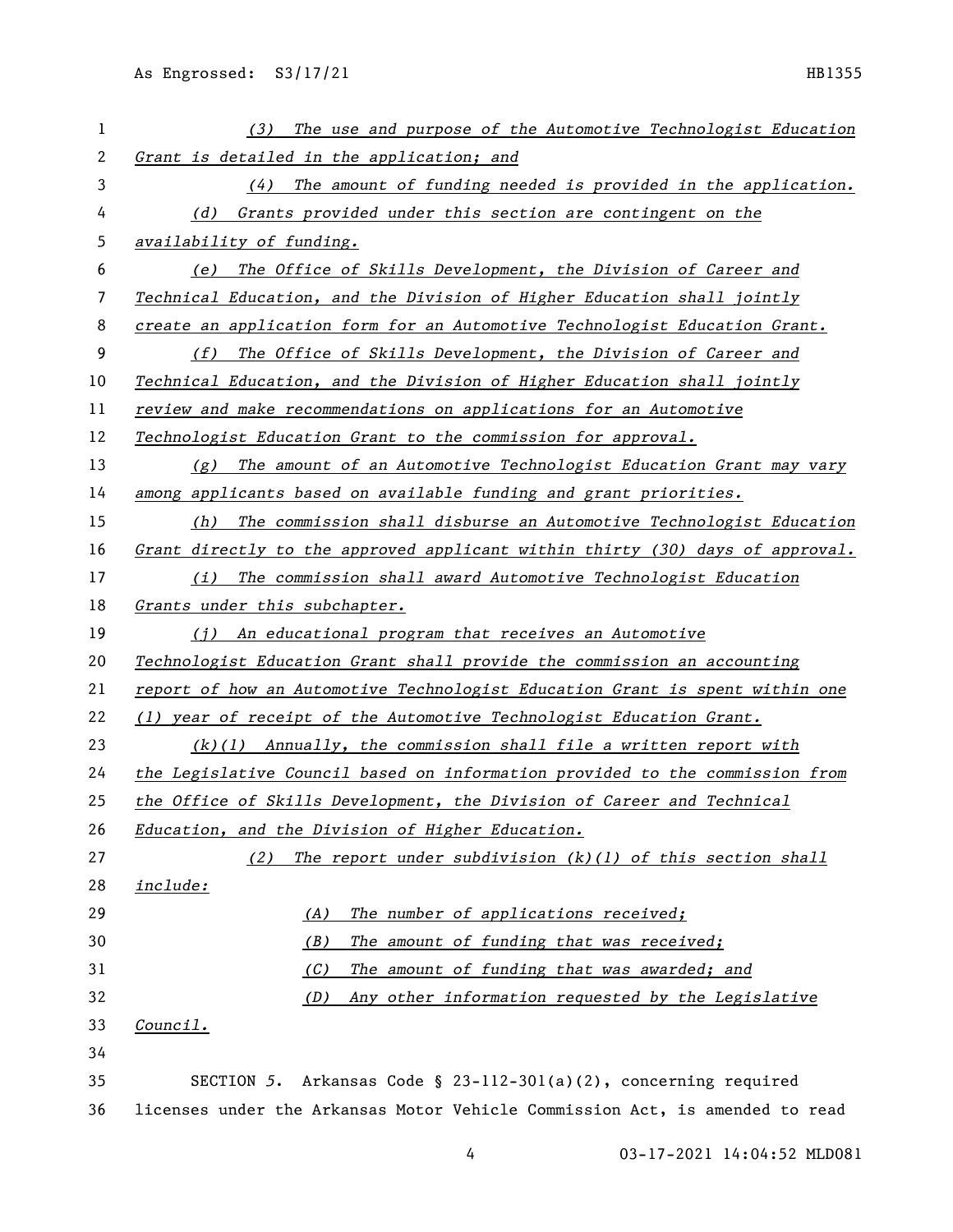as follows: (2) For any person to engage in business as, serve in the 3 capacity of, or act as a new motor vehicle dealer, motor vehicle salesperson, motor vehicle lessor, manufacturer, importer, distributor, factory branch or division, distributor branch or division, factory representative, distributor representative, second-stage manufacturer, or converter, as such, in Arkansas without first obtaining a license therefor as provided in this chapter, regardless of whether or not the person maintains or has a place of business in Arkansas. SECTION *6*. Arkansas Code § 23-112-301(d), concerning required licenses under the Arkansas Motor Vehicle Commission Act, is amended to read as follows: (d)(1) No person may A person shall not engage in the business of 15 buying, selling, or exchanging motor vehicles, unless he or she: (A) Holds a valid motor vehicle dealer license issued by the commission for the makes of motor vehicles being bought, sold, or exchanged; or 19 (B) Is a bona fide employee or agent of the <del>licensee</del> licensed motor vehicle dealer. 21 (2) For purposes of As used in this subsection, "engage in the business of buying, selling, or exchanging motor vehicles" means: (A) Displaying for sale motor vehicles on a lot or showroom; (B) Advertising for sale new motor vehicles regardless of the medium used; or (C) Regularly or actively soliciting buyers for motor vehicles. SECTION *7*. Arkansas Code § 23-112-303(c) and (d), concerning required license application fees under the Arkansas Motor Vehicle Commission Act, are amended to read as follows: (c) The schedule of license fees to be charged and received by the 34 Arkansas Motor Vehicle Commission for the licenses issued pursuant to under this subchapter shall be as follows: (1) For each manufacturer, distributor, factory branch and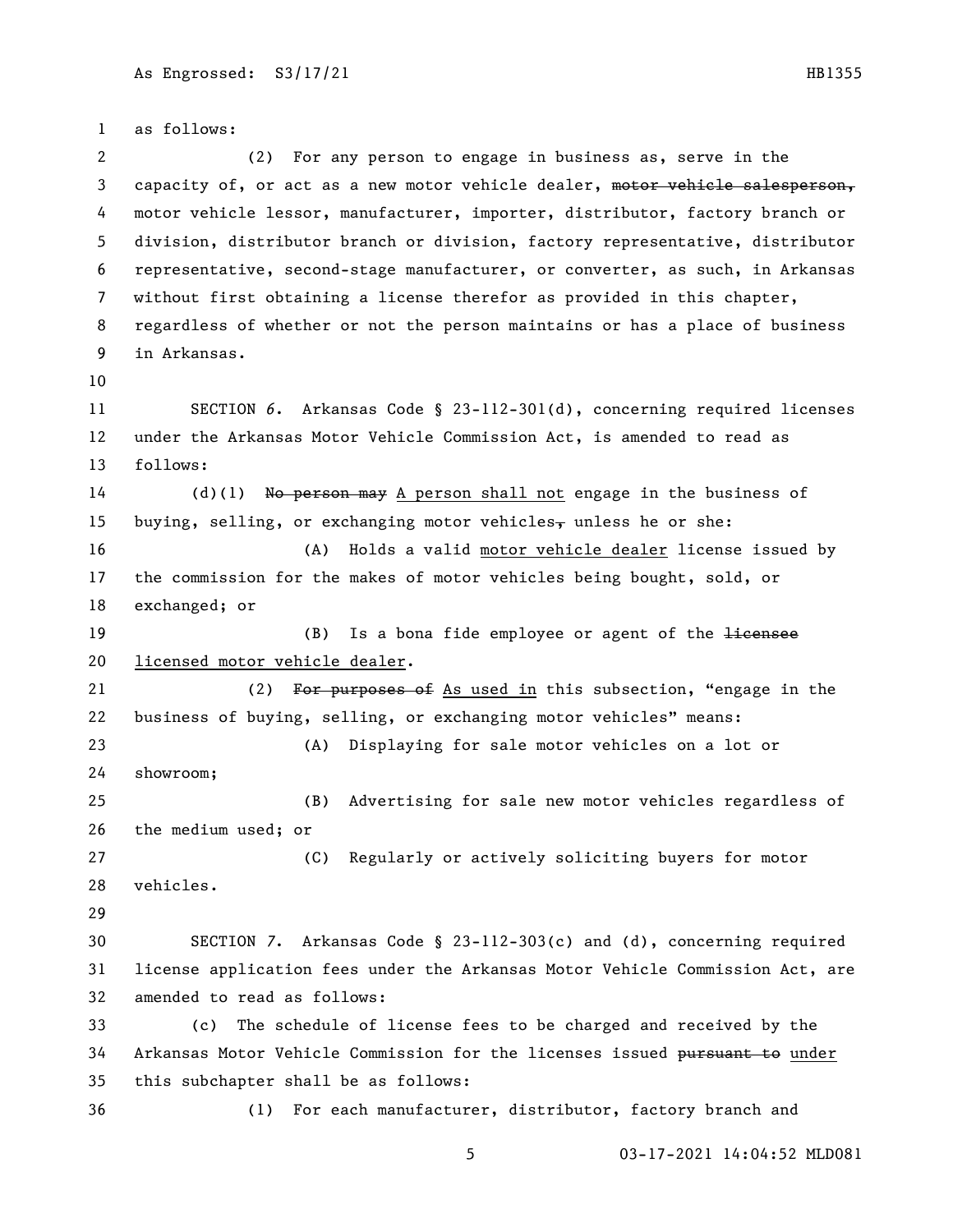division, or distributor branch and division, second-stage manufacturer, importer, and converter, nine hundred dollars (\$900); (2) For each motor vehicle dealer or motor vehicle lessor, one hundred dollars (\$100); (3) For each manufacturer, distributor, or factory representative, four hundred dollars (\$400); (4) For each motor vehicle salesperson, fifteen dollars  $8 \left( \frac{\$15.00}{?} \right)$ 9 (5) For each branch location, twenty-five dollars (\$25.00); and  $(6)(5)$  For each replacement certificate of license, ten dollars (\$10.00). 12 (d)(1) Any A person, firm, or corporation required to be licensed 13 under this subchapter who that fails to make application for the license at the time required shall pay a penalty of fifty percent (50%) of the amount of the license fee for each thirty (30) days of default, in addition to the fees 16 required to be paid pursuant to under subsection (c) of this section. 17 (2) However, the The penalty under subdivision (d)(1) of this section may be waived, in whole or in part, within the discretion of the commission. (2) License applications for sales personnel shall be received 21 in the commission office within thirty (30) days of employment. SECTION *8*. Arkansas Code § 23-112-306 is repealed. 23-112-306. Display of license — Change of employer — Salesperson. (a) Every motor vehicle salesperson shall have his or her license upon his or her person or displayed at his or her place of employment, except as provided in this section, when engaged in his or her business and shall 28 display the license upon request. The name and address of the applicant shall be stated on the license. (b) In case of a change of employer, the following procedure shall be 31 adhered to: (1) Within three (3) days following the change, the licensee shall notify in writing the Arkansas Motor Vehicle Commission for its endorsement; (2) Within three (3) days following the termination of employment of the licensee, the last employer of the licensee shall make a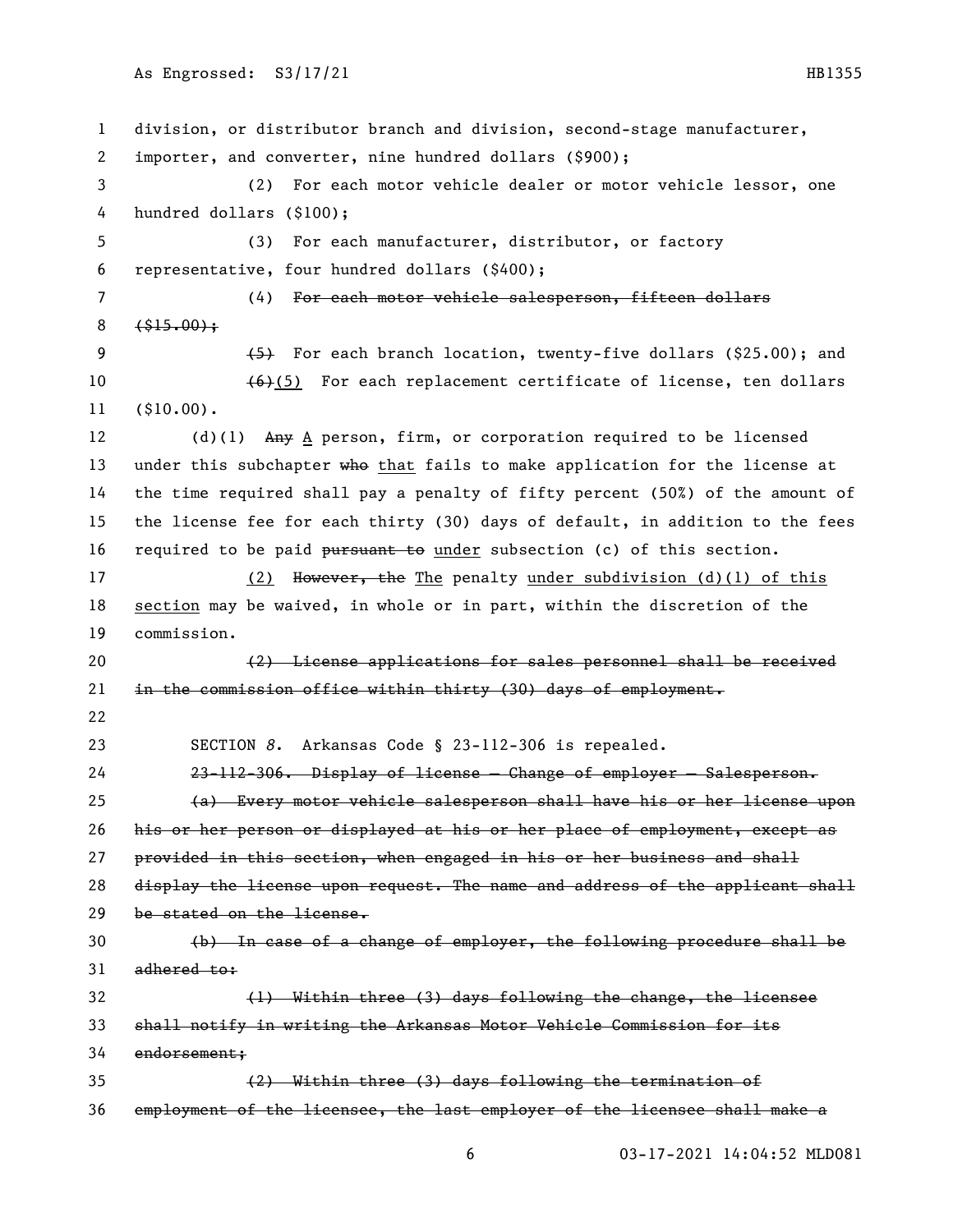| 1  | report to the commission setting forth the reasons why the services of the    |
|----|-------------------------------------------------------------------------------|
| 2  | licensee were terminated and such other information as may be required by the |
| 3  | commission;                                                                   |
| 4  | (3) Upon receipt by the commission of the licensee's written                  |
| 5  | notification and the last employer's report, the commission shall determine   |
| 6  | if it has grounds to believe, and does believe, that the licensee is no       |
| 7  | longer qualified under the provisions of this chapter as a motor vehicle      |
| 8  | salesperson. Under such circumstances, the commission shall immediately       |
| 9  | notify the licensee and the licensee's new employer in writing that a hearing |
| 10 | will be held for the purpose of determining whether his or her license should |
| 11 | be revoked or suspended, specifying the grounds for revocation or suspension, |
| 12 | as the case may be, and the time and place for the hearing. The hearing and   |
| 13 | any and all appeals by the licensee with respect thereto shall be in          |
| 14 | accordance with the provisions of § 23-112-501 et seq.; and                   |
| 15 | $(4)$ (A) If, after the commission receives the licensee's license            |
| 16 | and fee and his or her last employer's report, the Executive Director of the  |
| 17 | Arkansas Motor Vehicle Commission cannot for any reason endorse and mail to   |
| 18 | the licensee his or her license within a period of three (3) days following   |
| 19 | the receipt by the commission of the licensee's license and fee and his or    |
| 20 | her last employer's report, then and in that event the executive director     |
| 21 | shall mail to the licensee a permit in such form as the commission shall      |
| 22 | prescribe.                                                                    |
| 23 | (B) The permit shall serve in lieu of a license until such                    |
| 24 | time as the commission endorses and mails the license to the licensee, or     |
| 25 | until such time as the licensee's license is revoked or suspended in          |
| 26 | accordance with the provisions of this chapter.                               |
| 27 | (C) If the license is ultimately revoked or suspended,                        |
| 28 | then immediately upon the revocation or suspension the licensee shall return  |
| 29 | the permit to the commission for cancellation.                                |
| 30 | (e) The commission shall maintain a permanent file with respect to            |
| 31 | each licensed motor vehicle salesperson. Each file shall contain all          |
| 32 | pertinent information with respect to the fitness and qualifications of each  |
| 33 | licensee for the use by the commission in determining from time to time       |
| 34 | whether his or her license should be revoked or suspended.                    |
| 35 | (d) There is no intent under this chapter to prevent a salesperson who        |
| 36 | has not previously been licensed as a salesperson from selling during the     |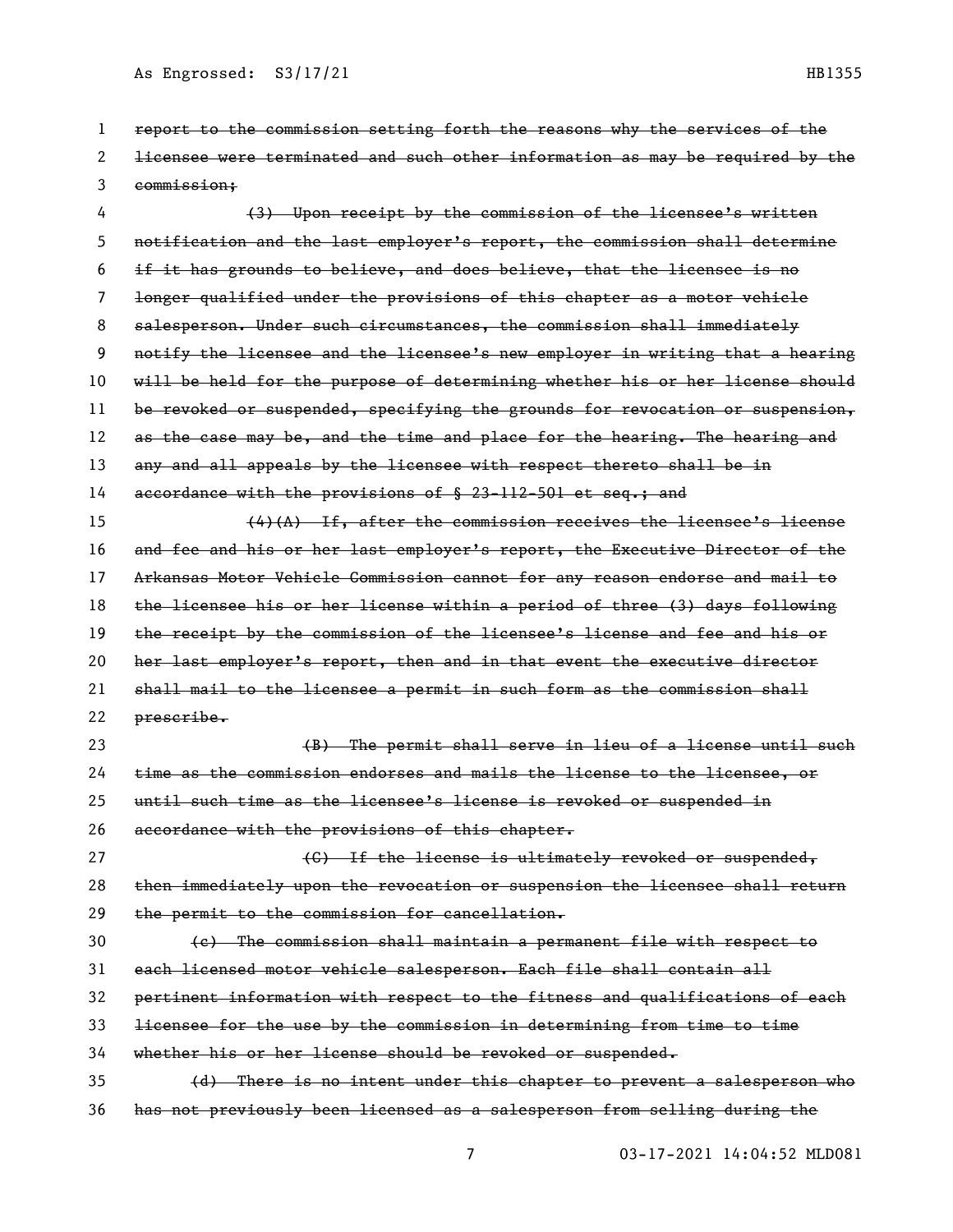time required to process his or her application. The applicant shall be allowed to sell from the date of employment as long as the applicant and his or her dealer follow the procedure for license application. SECTION *9*. Arkansas Code § 23-112-307 is amended to read as follows: 23-112-307. Expiration of license. Unless the Arkansas Motor Vehicle Commission by rule provides to the contrary, all licenses issued to: (1) Manufacturers, distributors, factory or distributor branches, importers, second-stage manufacturers, converters, and their representatives expire June 30 following the date of issue; and 12 (2) Motor vehicle dealers, motor vehicle salespersons, and motor vehicle lessors expire December 31 following the date of issue. SECTION *10*. Arkansas Code § 23-112-308(a)(1)(A), concerning the denial, revocation, and suspension of licenses under the Arkansas Motor Vehicle Commission Act, is amended to read as follows: (1)(A) For selling or soliciting sales of a motor vehicle without: (i) a A motor vehicle dealer license issued by the commission; or (ii) Being a bona fide employee or agent of a licensed motor vehicle dealer. SECTION *11*. Arkansas Code § 23-112-402 is amended to read as follows: 23-112-402. Dealer and salesperson Motor vehicle dealer. 27 It shall be is unlawful for a motor vehicle dealer or a motor vehicle salesperson: (1)(A) To require a purchaser of a motor vehicle, as a condition 30 of sale and delivery thereof of the motor vehicle, to also purchase special features, appliances, equipment, parts, or accessories not desired or requested by the purchaser. 33 (B) However, this prohibition shall not apply as the prohibition under subdivision (1)(A) of this section does not apply to 35 special features, appliances, equipment, parts, or accessories which that are 36 already installed on the ear motor vehicle when received by the motor vehicle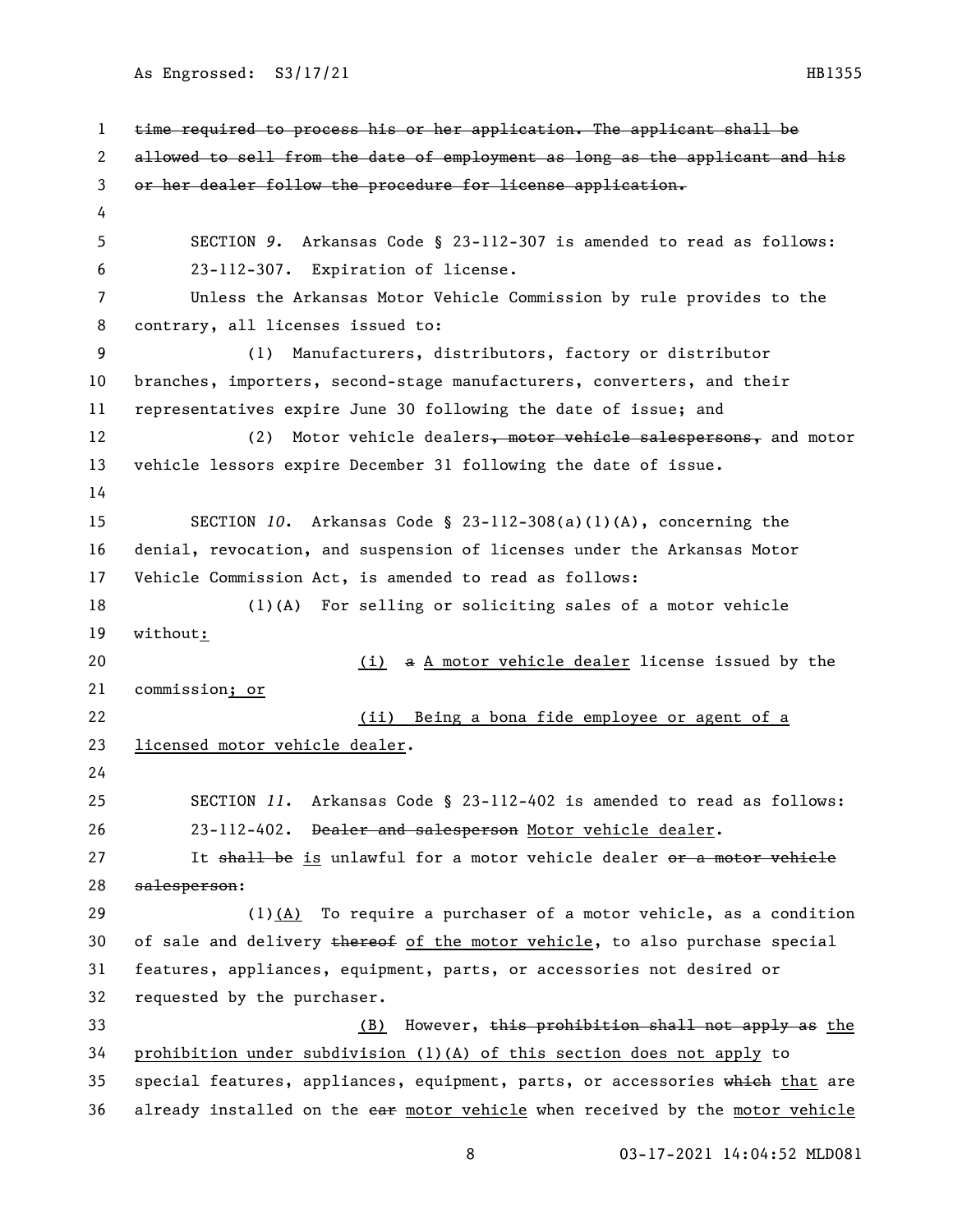dealer; (2) To represent and sell as a new motor vehicle any motor 3 vehicle which that has been used and operated for demonstration purposes or 4 which that is otherwise a used motor vehicle; or (3) To resort to or use any false or misleading advertisement in 6 connection with his or her business as a motor vehicle dealer or motor vehicle salesperson. SECTION *12*. Arkansas Code § 23-112-1002(2), concerning the General Assembly's police power to regulate certain entities under the Recreational Vehicle Franchise Act, is amended to read as follows: (2) It is necessary, in the exercise of the General Assembly's police power, to regulate and to license recreational vehicle manufacturers, factory branches and divisions, distributors, distributor branches and 15 divisions, distributor representatives, and dealers, and salespersons doing business in Arkansas to: (A) Prevent fraud, unfair practices, discrimination, impositions, and other abuses upon the citizens of Arkansas; (B) Foster and keep alive vigorous and healthy competition; (C) Prevent the creation or perpetuation of monopolies; (D) Prevent the practice of requiring the buying of special features, accessories, special models, appliances, and equipment not desired by a recreational vehicle dealer or the ultimate purchaser; (E) Prevent false and misleading advertising; (F) Promote and keep alive a sound system of distribution of recreational vehicles to the public; and 28 (G) Promote the public safety and welfare. SECTION *13*. Arkansas Code § 23-112-1003(16)-(20), concerning the various definitions under the Recreational Vehicle Franchise Act, are amended to read as follows: (16) "Recreational vehicle salesperson" means a person who: (A) Is employed by a dealer as a salesperson whose duties include the selling or offering for sale of recreational vehicles; (B) For compensation of any kind acts as a salesperson,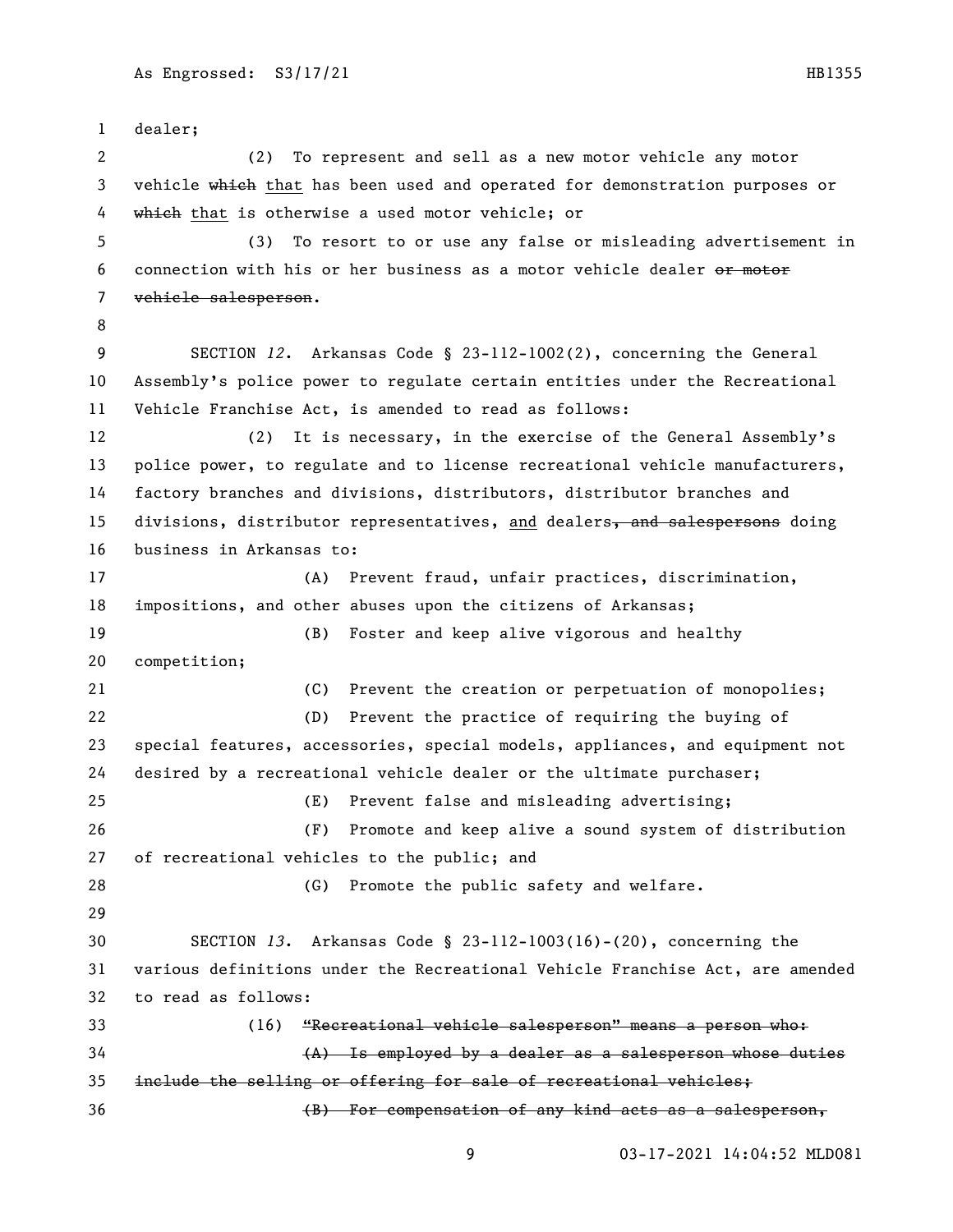```
1 agent, or representative of a dealer;
 2 and \left(\frac{C}{C}\right) Attempts to or in fact negotiates a sale of a
3 recreational vehicle owned partially or entirely by a dealer; and
 4 (D) Uses the financial resources, line of credit, or floor 
5 plan of a dealer to purchase, sell, or exchange an interest in a recreational 
6 vehicle;
7 (17) "Supplier" means a person, firm, corporation, or business
8 entity that engages in the manufacturing of recreational vehicle parts, 
9 accessories, or components;
10 (18)(17) "Transient customer" means a person who:
11 (A) Owns a recreational vehicle;
12 (B) Is temporarily traveling through a dealer's area of 
13 sales responsibility;
14 (C) Engages a dealer to perform service work on that 
15 recreational vehicle; and
16 (D) Requires repairs that relate to the safe operation of 
17 that recreational vehicle that \tau if not undertaken are of a nature that would
18 render that recreational vehicle unusable for its intended purpose;
19 (19)(18) "Travel trailer" means a recreational vehicle designed
20 to be towed by a motorized vehicle; and
21 (20)(A)(19)(A) "Warrantor" means a person, firm, corporation, or
22 business entity, including without limitation a manufacturer or supplier, 
23 that provides a written warranty to the consumer in connection with a new 
24 recreational vehicle or accessories, parts, or components of a new 
25 recreational vehicle.
26 (B) "Warrantor" does not include service contracts, 
27 mechanical or other insurance, or extended warranties sold for separate 
28 consideration by a dealer or other person not controlled by a manufacturer.
29
30 SECTION 14. Arkansas Code § 23-112-1004(a)(2), concerning unlawful 
31 acts regarding license requirements under the Recreational Vehicle Franchise 
32 Act, is amended to read as follows:
33 (2) Engaging in the business as, serving in the capacity of, or 
34 acting as a new recreational vehicle dealer, recreational vehicle
35 salesperson, recreational vehicle manufacturer, recreational vehicle 
36 distributor, recreational vehicle factory representative, or recreational
```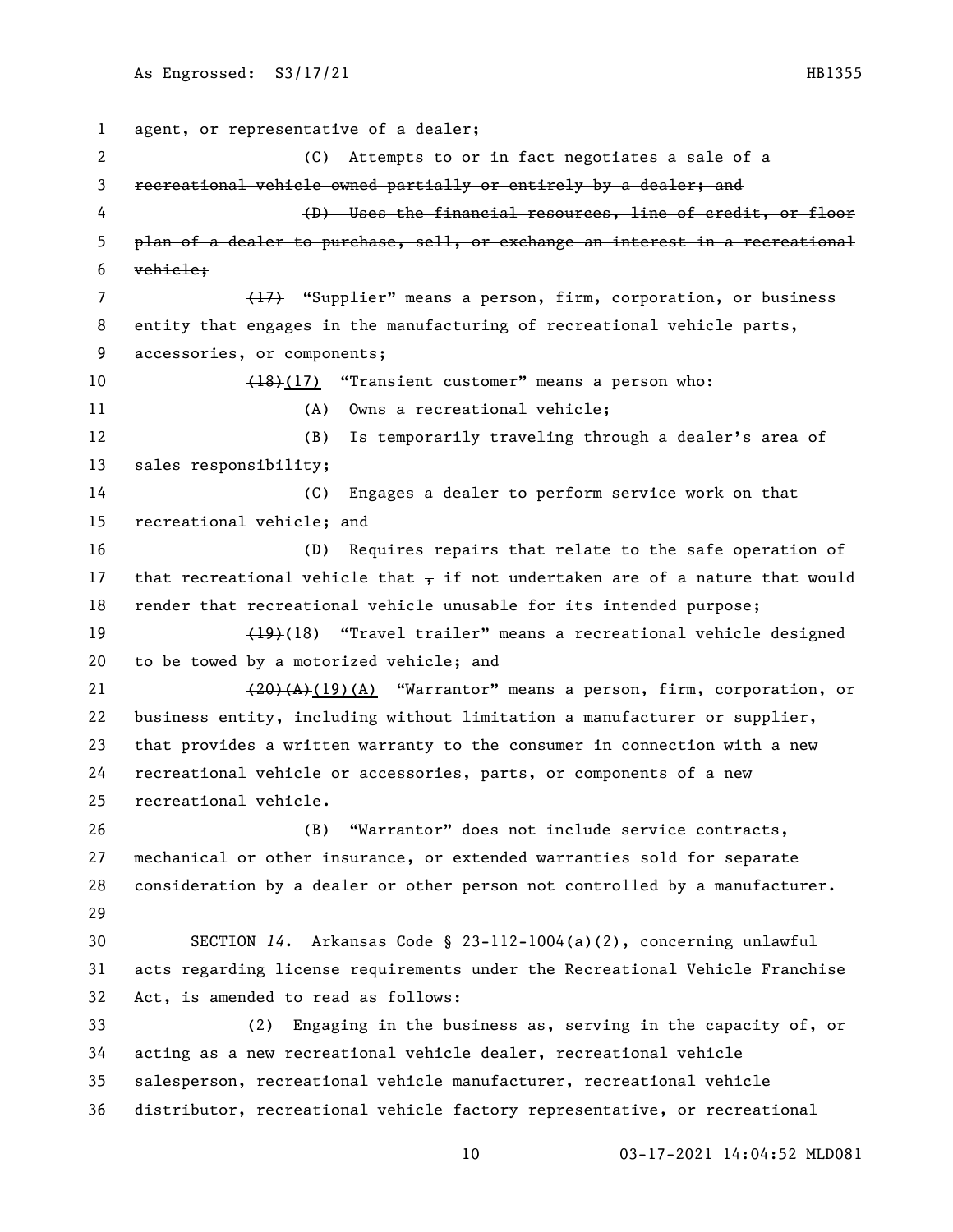vehicle manufacturer representative in this state without first obtaining a license as provided in this subchapter; or SECTION *15*. Arkansas Code § 23-112-1004(c)(1)(A), concerning license requirements and application fees under the Recreational Vehicle Franchise Act, is amended to read as follows: (A) Holds a valid dealer license issued by the Arkansas Motor Vehicle Commission for the make of recreational vehicles being bought, sold, or exchanged; or SECTION *16*. Arkansas Code § 23-112-1004(d)(3)(D)-(F), concerning license requirements and application fees under the Recreational Vehicle Franchise Act, are amended to read as follows: 14 (D) For each recreational vehicle salesperson, fifteen dollars (\$15.00); 16 (E) For each branch location, twenty-five dollars (\$25.00); and  $\leftarrow$   $\leftarrow$  (E) For each replacement certificate of license, ten dollars (\$10.00). SECTION *17*. Arkansas Code § 23-112-1008 is repealed. 23-112-1008. Display of license — Change of employer — Salesperson. (a)(1) Except as provided in this section, a recreational vehicle salesperson shall have his or her license upon his or her person or displayed at his or her place of employment when engaged in his or her business and 26 shall display the license upon request. (2) The name and address of the applicant shall be stated on the license. (b) In case of a change of employer, the following procedure shall be followed: (1) Within three (3) days following the change of employer, the licensee shall notify in writing the Arkansas Motor Vehicle Commission for 33 its endorsement: (2) Within three (3) days following the termination of employment of the licensee, the last employer of the licensee shall make a report to the commission setting forth the reasons that the services of the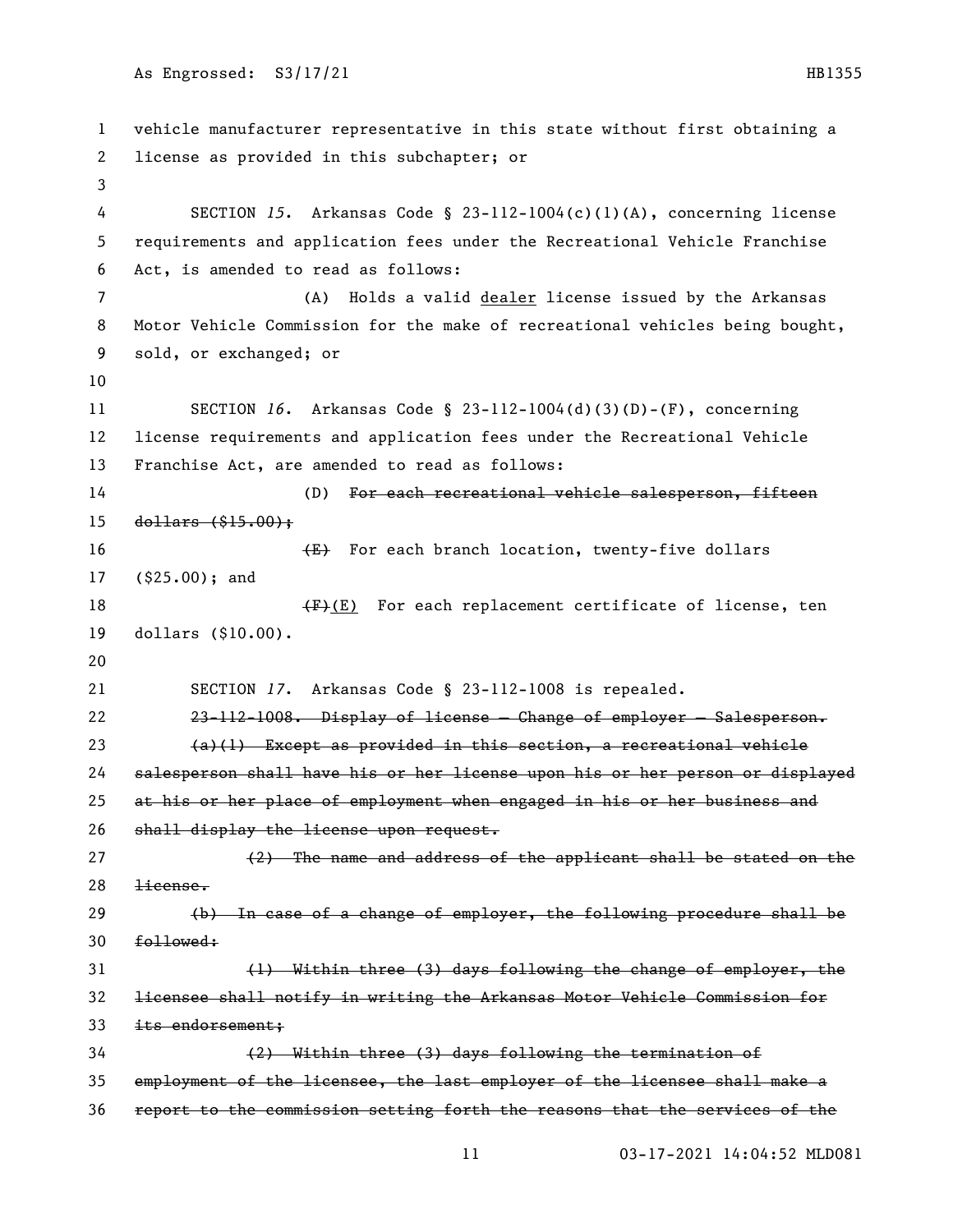| 1  | licensee were terminated and such other information as may be required by the |
|----|-------------------------------------------------------------------------------|
| 2  | commission;                                                                   |
| 3  | $(3)$ (A) Upon receipt by the commission of the licensee's written            |
| 4  | notification and the last employer's report, the commission shall determine   |
| 5  | if it has grounds to believe, and does believe, that the licensee is no       |
| 6  | longer qualified under this subchapter as a recreational vehicle salesperson. |
| 7  | (B) Under such circumstances, the commission shall                            |
| 8  | immediately notify the licensee and the licensee's new employer in writing    |
| 9  | that a hearing will be held for the purpose of determining whether his or her |
| 10 | license should be revoked or suspended, specifying the grounds for revocation |
| 11 | or suspension, as the case may be, and the time and place for the hearing.    |
| 12 | (C) The hearing and any appeal by the licensee with                           |
| 13 | respect to the hearing shall comply with § 23-112-501 et seq.; and            |
| 14 | $(4)$ (A) If after the commission receives the licensee's license             |
| 15 | and fee and his or her last employer's report the Executive Director of the   |
| 16 | Arkansas Motor Vehicle Commission cannot for any reason endorse and mail to   |
| 17 | the licensee his or her license within a period of three (3) days following   |
| 18 | the receipt by the commission of the licensee's license and fee and his or    |
| 19 | her last employer's report, then the executive director shall mail to the     |
| 20 | licensee a permit in such form as the commission shall prescribe.             |
| 21 | (B) The permit shall serve in lieu of a license until such                    |
| 22 | $time$ as the:                                                                |
| 23 | (i) Commission endorses and mails the license to the                          |
| 24 | <del>licensee: or</del>                                                       |
| 25 | (ii) Licensee's license is revoked or suspended in                            |
| 26 | accordance with this subchapter.                                              |
| 27 | (C) If the license is ultimately revoked or suspended,                        |
| 28 | then immediately upon the revocation or suspension the licensee shall return  |
| 29 | the permit to the commission for cancellation.                                |
| 30 | (e)(1) The commission shall maintain a permanent file with respect to         |
| 31 | each licensed recreational vehicle salesperson.                               |
| 32 | (2) Each file shall contain all pertinent information with                    |
| 33 |                                                                               |
|    | respect to the fitness and qualifications of each licensee for use by the     |
| 34 | commission in determining whether his or her license should be revoked or     |
| 35 | suspended.                                                                    |